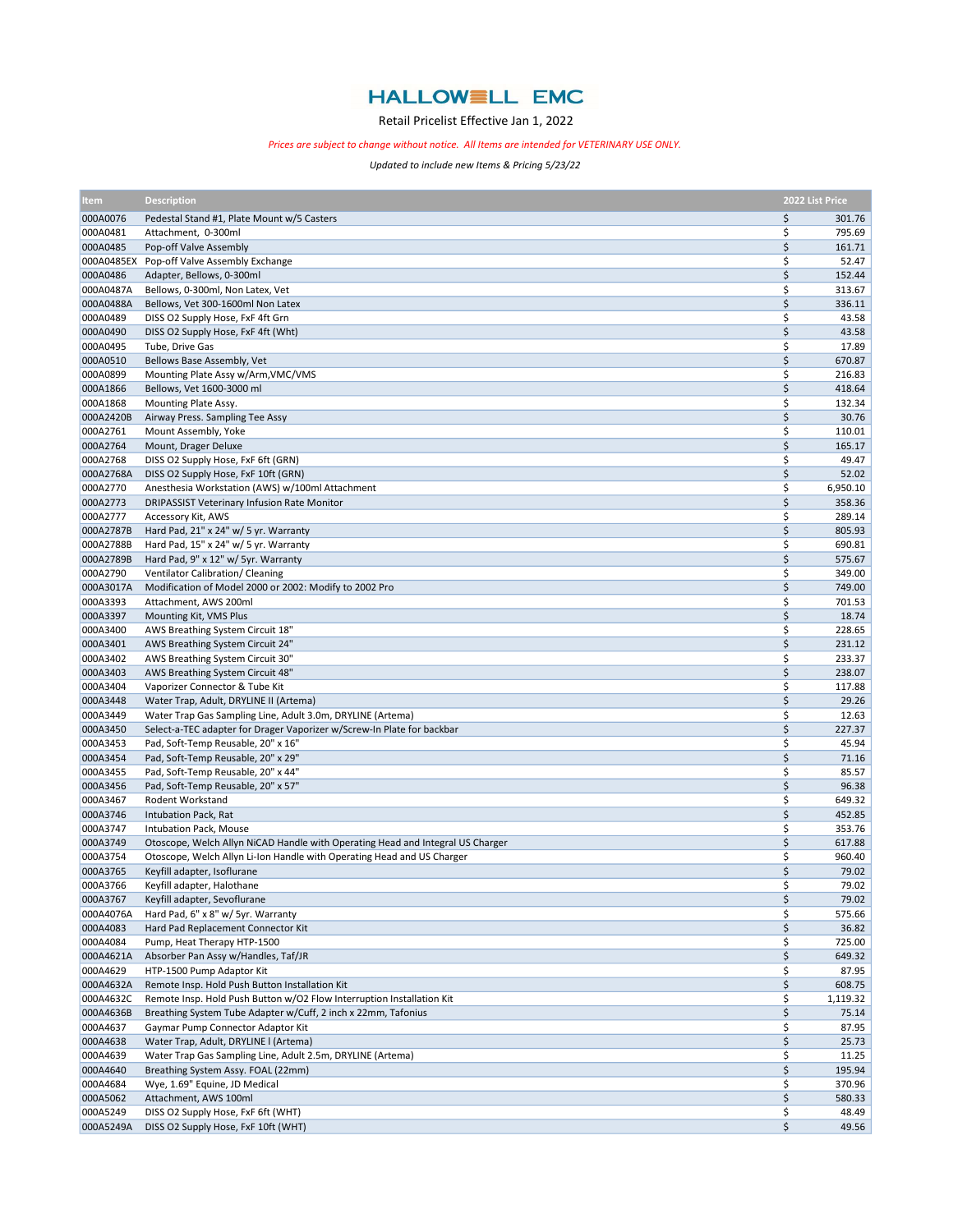| ltem                  | <b>Description</b>                                                                                                         |          | 2022 List Price      |
|-----------------------|----------------------------------------------------------------------------------------------------------------------------|----------|----------------------|
| 000A5267              | DISS O2 Supply Hose, FxF 18 in. Grn                                                                                        | \$       | 35.81                |
| 000A5269              | DISS O2 Supply Hose, FxF 18 in. WHT                                                                                        | \$       | 37.59                |
| 000A5270              | Circulating Pump Extension Kit, 25'                                                                                        | \$       | 137.57               |
| 000A5270A             | Circulating Pump Extension Add-On, 5' Increments                                                                           | \$       | 12.01                |
| 000A5631              | Vacuum/Scavenging Interface, RND. POLE Mount w/ Customer Options                                                           | \$       | 771.89               |
| 000A5632              | Vacuum/Scavenging Interface, SQ. POST Mount w/ Customer Options                                                            | \$       | 771.89               |
| 000A5633              | Vacuum/Scavenging Interface, CEILING DROP Mount w/ Customer Options                                                        | \$       | 771.89               |
| 000A5634              | Vacuum/Scavenging Interface, WALL OUTLET Mount w/ Customer Options                                                         | \$       | 771.89               |
| 000A5643              | Heated Hard Pad for Rodent Workstand                                                                                       | \$       | 569.98               |
| 000A5644              | Rodent Workstand/Heated Hard Pad Combo                                                                                     | \$       | 1,017.91             |
| 000A5653<br>000A5762  | Anesthesia Workstation (AWS) w/200ml Attachment<br>Vacuum/Scavenging Interface, WALL Mount w/ Customer Options             | \$<br>\$ | 7,078.60<br>771.89   |
| 000A5764              | Manometer, Breathing System Inline                                                                                         | \$       | 156.92               |
| 000A5765              | Vent, Model 2002 Pro, 0-300ml                                                                                              | \$       | 6,004.66             |
| 000A5765X             | Vent, Model 2002 Pro, Export, 0-300ml                                                                                      | \$       | 6,004.66             |
| 000A5766              | Vent, Model 2002 Pro, 300-1600ml                                                                                           | \$       | 5,899.54             |
| 000A5766X             | Vent, Model 2002 Pro, Export, 300-1600ml                                                                                   | \$       | 5,899.54             |
| 000A5767              | Vent, Model 2002 Pro, 1600-3000ml                                                                                          | \$       | 6,194.40             |
| 000A5767X             | Vent, Model 2002 Pro, Export, 1600-3000ml                                                                                  | \$       | 6,194.40             |
| 000A5768              | Vent, Model 2002 Pro, 300-1600ml w/0-300ml Attachment                                                                      | \$       | 6,587.82             |
| 000A5768X             | Vent, Model 2002 Pro, Export, 300-1600ml w/0-300ml Attachment                                                              | \$       | 6,587.82             |
| 000A5769              | Vent, Model 2002IE Pro, 0-300ml                                                                                            | \$       | 6,497.17             |
| 000A5769X             | Vent, Model 2002IE Pro, Export, 0-300ml                                                                                    | \$       | 6,497.17             |
| 000A5770              | Vent, Model 2002IE Pro, 300-1600ml                                                                                         | \$       | 6,392.03             |
| 000A5770X             | Vent, Model 2002IE Pro, Export, 300-1600ml                                                                                 | \$       | 6,392.03             |
| 000A5771              | Vent, Model 2002IE Pro, 1600-3000ml                                                                                        | \$       | 6,686.90             |
| 000A5771X             | Vent, Model 2002IE Pro, Export, 1600-3000ml                                                                                | \$<br>\$ | 6,686.90             |
| 000A5772<br>000A5772X | Vent, Model 2002IE Pro, 300-1600ml w/0-300ml Attachment<br>Vent, Model 2002IE Pro, Export, 300-1600ml w/0-300ml Attachment | \$       | 7,080.32<br>7,080.32 |
| 000A5773              | Drip Assist Tubing Seat for Tapered Line                                                                                   | \$       | 5.25                 |
| 000A6179              | Mayo Instrument Side Tray 13-5/8" x 9-3/4" x 5/8", PS                                                                      | \$       | 341.17               |
| 000A6185              | IV Pole Attachment, PS                                                                                                     | \$       | 372.45               |
| 000A6186              | E-Cylinder Tank Attachment, PS                                                                                             | \$       | 300.12               |
| 000A6189              | Basket Attachment #1, (10.5" x 5" x 13"), PS                                                                               | \$       | 190.58               |
| 000A6190              | Basket Attachment #2, (9" x 6" x 11.5"), PS                                                                                | \$       | 187.23               |
| 000A6191              | Basket Attachment #3, BP Cuff, PS                                                                                          | \$       | 178.72               |
| 000A6192              | O2 DISS Dual Interface Attachment, PS                                                                                      | \$       | 169.50               |
| 000A6193              | Power Strip Attachment, PS                                                                                                 | \$       | 262.24               |
| 000A6198              | <b>Custom Medical Gas Diverter</b>                                                                                         | \$       | 84.07                |
| 000A6200              | Articulating Wall Mount for Ventilator                                                                                     | \$       | 282.00               |
| 000A6541              | ICU Non-Rebreathing Module                                                                                                 | \$       | 2,717.91             |
| 000A6544<br>000A6545  | O2, DISS Inline Pressure Gauge Assy.<br>Otoscope Kit, MDS Veterinary, w/Operating Head                                     | \$<br>\$ | 175.00<br>299.96     |
| 000A6553              | Select-a-TEC Single Position Manifold Assy, PS                                                                             | \$       | 608.30               |
| 000A6554              | MicroVent II                                                                                                               | \$       | 5,250.00             |
| 000A6556              | Adjustable Peep Valve w/Exhaust Port, Range 0-20cm, Disposable                                                             | \$       | 58.37                |
| 000A6557              | Pro Series Ventilator Accessory Kit                                                                                        | \$       | 286.74               |
| 000A6558              | MRI Ventilator Conversion Kit w/O2 DISS Inline Pressure Gauge                                                              | \$       | 434.78               |
| 000A6559              | Anesthesia Workstation (AWS) Mobile Module (200ml Attachment)                                                              | \$       | 8,250.00             |
| 000A6560              | 2002Pro Ventilator Mobile Module (300-1600ml w/0-300ml Attachment)                                                         | \$       | 7,500.00             |
| 000B0300              | Equine/Large Animal ET Tube Adapter Set of 9 (14-35mm)                                                                     | \$       | 794.34               |
| 055A3892              | AC Adapter, LI-ION, Welch Allyn                                                                                            | \$       | 166.94               |
| 055A3895              | Otoscope Handle, NiCad, USA                                                                                                | \$       | 324.99               |
| 055A3896              | AC Charger, 230V, 50-60Hz, EURO                                                                                            | \$       | 69.72                |
| 055A3897              | AC Charging Stand for Lilon handle                                                                                         | \$       | 188.67               |
| 055A3899              | Otoscope Li-Ion handle w/o charger                                                                                         | \$       | 499.00               |
| 055A3904<br>055A6053  | Ring, C-Cell Battery Converter, Welch Allyn<br>USB Charger, Li-Ion, Welch Allyn                                            | \$<br>\$ | 46.00<br>216.76      |
| 060A1083              | Lamp, MDS Otoscope, 2.7v incand.                                                                                           | \$       | 18.88                |
| 060A1084              | Otoscope Head, 3.5v w/o Specula                                                                                            | \$       | 296.67               |
| 060A1085              | Lamp, 3.5v Halogen, Welch Allyn (WA-03100)                                                                                 | \$       | 33.98                |
| 100A0843              | Battery, Ni-Cad 3.5v, Orange, Welch Allyn.                                                                                 | \$       | 87.13                |
| 110A1118              | Power Cord, IEC 320 Domestic                                                                                               | \$       | 23.99                |
| 112A5181A             | ECG Patient 3 Lead Set for Solomon/Tafonius (Euro)                                                                         | \$       | 78.71                |
| 112A5182A             | ECG Patient 3 Lead Set for Solomon/Tafonius (USA)                                                                          | \$       | 69.75                |
| 131A4461              | Probe, Esophagael/Rectal Autoclavable - 401 AC Model                                                                       | \$       | 160.56               |
| 131A4463              | Probe, Temp., 3mm Dia. x 9' (9 French)                                                                                     | \$       | 160.56               |
| 131A4464              | Probe, Temp., 2mm Dia. x 9' (6 French)                                                                                     | \$       | 124.88               |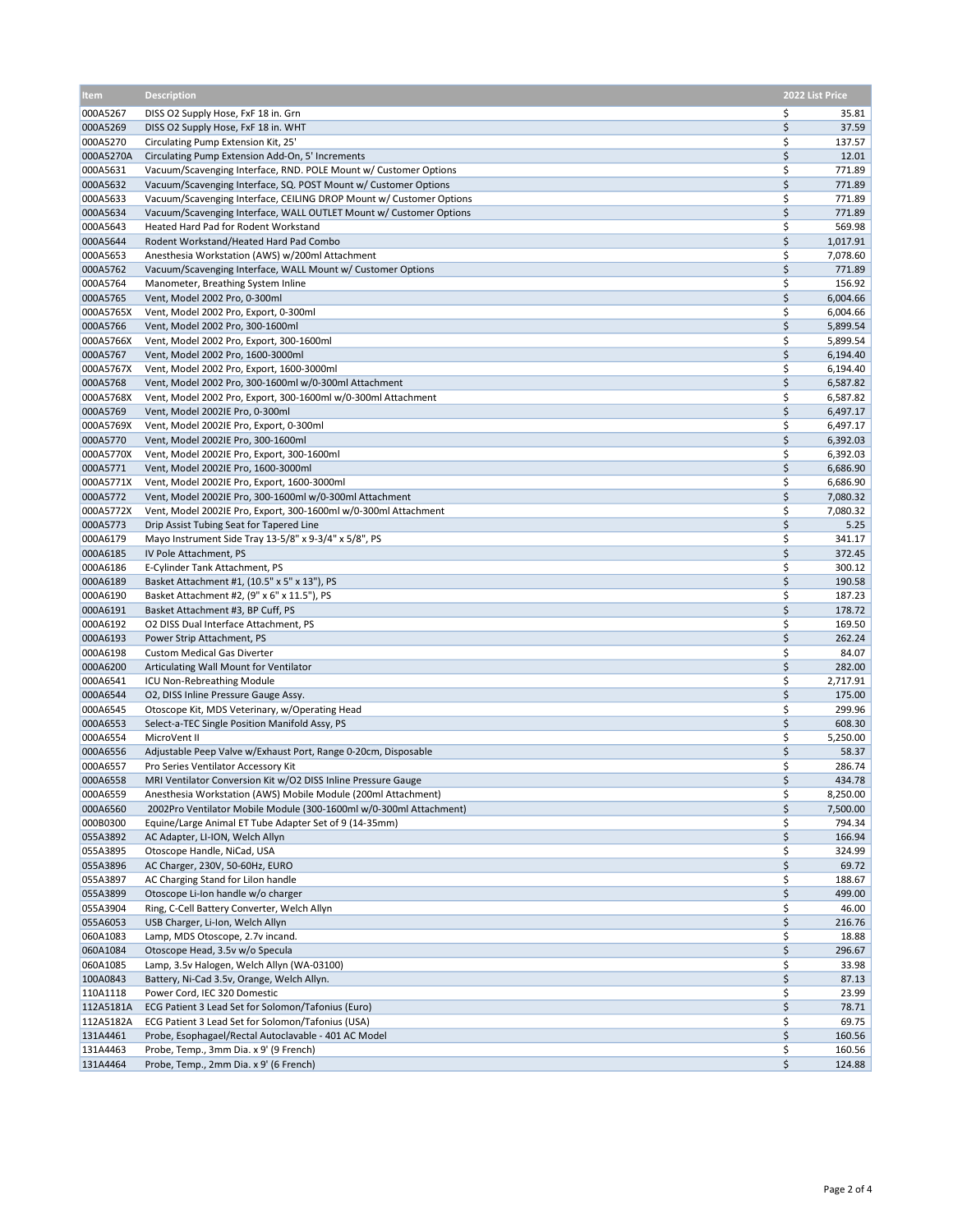| <b>Item</b>           | <b>Description</b>                                                                                                                   |          | 2022 List Price  |
|-----------------------|--------------------------------------------------------------------------------------------------------------------------------------|----------|------------------|
| 132A1296A             | IBP disposable transducer                                                                                                            | \$       | 23.30            |
| 134A4493              | SpO2 Sensor, Mini Lingual Integrated Clip (Nonin Compatible)                                                                         | \$       | 303.28           |
| 134A4494              | SpO2 Sensor, Small Animal w/Lingual Clip (NELLCOR) non-OxiMax                                                                        | \$       | 261.65           |
| 134A4495<br>134A4496  | SpO2 Sensor, Large Animal w/Lingual "C" Clip (NELLCOR) non-OxiMax<br>SpO2 Sensor, Mini Lingual Intergrated Clip (NELLCOR) non-OxiMax | \$<br>\$ | 261.65<br>261.65 |
| 134A4497              | SpO2 Sensor, Reflective (NELLCOR) non-OxiMax                                                                                         | \$       | 261.65           |
| 134A4498              | SpO2 Sensor, Reflective (Nonin Compatible)                                                                                           | \$       | 136.77           |
| 134A4499              | SpO2 Sensor, NELLCOR OxiMax compatible w/Small Animal Lingual Clip                                                                   | \$       | 249.76           |
| 134A4500              | Sensor, Pulse Oximeter, Clip-On (NONIN-2000SL)                                                                                       | \$       | 196.24           |
| 134A4501<br>134A4502  | Sensor, Pulse Oximeter (NONIN-2000T)<br>O2 Sensor, OXIMA Galvanic (Artema)                                                           | \$<br>\$ | 196.24<br>166.51 |
| 150A1682              | O2, DISS M x DISS F x 3/4", 90 Deg Elbow                                                                                             | \$       | 16.61            |
| 150A1691              | O2, DISS Hand-Tight F Inlet x DISS Demand Outlets Y-Block (Grn)                                                                      | \$       | 92.23            |
| 150A1692              | O2, DISS Hand-Tight F Inlet x DISS Demand Outlets Y-Block (Wht)                                                                      | \$       | 92.23            |
| 150A2419              | Manometer Adapt. Assy W/Luer Port                                                                                                    | \$       | 57.38            |
| 150A2951<br>150A2953  | O2, DISS Demand Wye 90º, Grn<br>O2, DISS Male Coupler, 9/16"-18 Thd x 9/16"-18 Thd                                                   | \$<br>\$ | 123.53<br>7.20   |
| 150A2956              | O2, DISS Demand Wye 90º Wht.                                                                                                         | \$       | 123.53           |
| 150A3071              | FS-2A Cage Mount Vaporizer Inlet Tubing Adapter for 5/16" ID Hose                                                                    | \$       | 44.80            |
| 150A3072              | FS-2 Cage Mount Vaporizer Outlet Tubing Adapter for 5/16" ID Hose                                                                    | \$       | 44.80            |
| 150A5678              | O2, DISS Hand-Tight F Inlet x DISS Demand Outlets, 90º Ext. Block                                                                    | \$       | 110.50           |
| 150A5679              | O2, DISS Hand-Tight F Inlet x DISS Demand Outlets, 45º Ext. Block                                                                    | \$       | 110.50           |
| 150A5680<br>152A1261  | O2, DISS Hand-Tight F Inlet x DISS Demand Outlets, Ext. Block<br>ETTA, 2.5 x 15mm low dead space w/port                              | \$<br>\$ | 110.50<br>4.90   |
| 152A1262              | ETTA, 3.0 x 15mm low dead space w/port                                                                                               | \$       | 5.74             |
| 152A1263              | ETTA, 3.5 x 15mm low dead space w/port                                                                                               | \$       | 6.25             |
| 152A1264              | ETTA, 6mm x 15mm                                                                                                                     | \$       | 4.85             |
| 152A1265              | ETTA, 8.5mm x 15mm                                                                                                                   | \$       | 4.85             |
| 152A1289              | ETTA, 7.5mm x 15mm<br>Connector, Colder Shutoff Fem x 1/4" Hose Barb                                                                 | \$<br>\$ | 2.94             |
| 154A3417<br>154A3418  | Connector, Colder Shutoff Male x 1/4" Hose Barb                                                                                      | \$       | 18.13<br>18.13   |
| 154A3957              | Connector, HTP-1500 Pump                                                                                                             | \$       | 10.81            |
| 154A3969              | Connector, Straight w/ Luer Port, 22mm M/15mm F x 15mm M                                                                             | \$       | 3.07             |
| 154A3970              | Connector, Elbow w/ Luer Port, 22mm M/15mm F x 15mm M                                                                                | \$       | 3.07             |
| 155A1769              | Retractor, Ceiling Drop Hose                                                                                                         | \$       | 114.49           |
| 180A1417<br>180A1418  | O-Ring, Base to Housing<br>O-Ring, Adapter (2-237 Sil 50D)                                                                           | \$<br>\$ | 10.73<br>7.12    |
| 180A1429              | O-Ring, Base to Pop-off valve                                                                                                        | \$       | 1.17             |
| 180A3406              | O-ring Kit, AWS Maintenance                                                                                                          | \$       | 22.18            |
| 200A1867              | Housing, Vet, 1600-3000 ml                                                                                                           | \$       | 561.92           |
| 200A2288              | Housing, 0-300ml, Vet                                                                                                                | \$       | 365.17           |
| 200A2289<br>200A2594B | Housing, 300-1600ml, Vet<br>Bushing, HEMC / Matrx Wye Conversion                                                                     | \$<br>\$ | 348.84<br>48.50  |
| 200A2594C             | Bushing, HEMC / Matrx Wye Conversion                                                                                                 | \$       | 48.50            |
| 200A2682              | Wye, Parallel 22mmOD x 22mmOD x 22mmOD/15mmID                                                                                        | \$       | 1.93             |
| 200A2683              | Elbow, 22mm Male x 22mm Female                                                                                                       | \$       | 6.35             |
| 200A2692A             | Valve Disc Package, AWS                                                                                                              | \$       | 7.79             |
| 200A3510<br>200A3586B | Bag, 2 Liter EVAC Purple Reservoir<br>Breathing Circuit, MicroVent                                                                   | \$<br>\$ | 11.35<br>31.16   |
| 200A3588              | Specula, Rat Intubation, Autoclavable                                                                                                | \$       | 50.16            |
| 200A3589L             | Specula, Mouse Intubation, Autoclavable                                                                                              | \$       | 52.77            |
| 200A3589S             | Specula, Short Mouse Intubation, Autoclavable                                                                                        | \$       | 50.16            |
| 200A3590              | Lidocaine Applicator, Rat                                                                                                            | \$       | 34.43            |
| 200A3683              | Mirror, Dental<br>Catheter, 14GA 2" Clear, ORN sold 5 pk                                                                             | \$       | 13.09            |
| 200A3686A<br>200A3687 | Box, Intubation Pack Organizer                                                                                                       | \$<br>\$ | 51.10<br>24.79   |
| 200A3707              | Tee, 22mm MxFxF Run Tee                                                                                                              | \$       | 7.89             |
| 200A4038              | Bag, 6 Liter Black Rubber Breathing                                                                                                  | \$       | 64.68            |
| 200A4439              | Equine 2" (51mm) Hose Coupler, MRI Compatible                                                                                        | \$       | 59.11            |
| 200A4439A             | Equine 2" (51mm) Hose Coupler, ss                                                                                                    | \$       | 77.70            |
| 200A4453<br>200A4521  | Gas Sampling Tube Assembly, Equine Wye<br>Clip, Replacement SA Lingual                                                               | \$<br>\$ | 14.26<br>39.25   |
| 200A4522              | Clip, Replacement LA Lingual                                                                                                         | \$       | 39.25            |
| 200A4980              | Bag, 30 Liter Black Rubber Breathing                                                                                                 | \$       | 392.76           |
| 200A4996              | Equine Wye Protector                                                                                                                 | \$       | 12.01            |
| 201A1615              | Tube, Clear BS 22mm x 36"                                                                                                            | \$       | 6.68             |
| 201A1616<br>201A1617  | Tube, Clear BS 22mm x 48"<br>Tube, Clear BS 22mm x 60"                                                                               | \$<br>\$ | 8.34<br>10.03    |
| 201A1618              | Tube, Clear BS 2" x 60"                                                                                                              | \$       | 105.11           |
| 201A1619              | Tube, Clear BS 2" x 78"                                                                                                              | \$       | 113.69           |
| 201A2919              | Tube, Clear 16.6mm x 1000mm                                                                                                          | \$       | 7.63             |
| 201A2920              | Tube, Clear 16.6mm x 1500mm                                                                                                          | \$       | 12.07            |
| 201A2921              | Tube, Clear 1.69"x 60" JD Medical                                                                                                    | \$       | 80.25            |